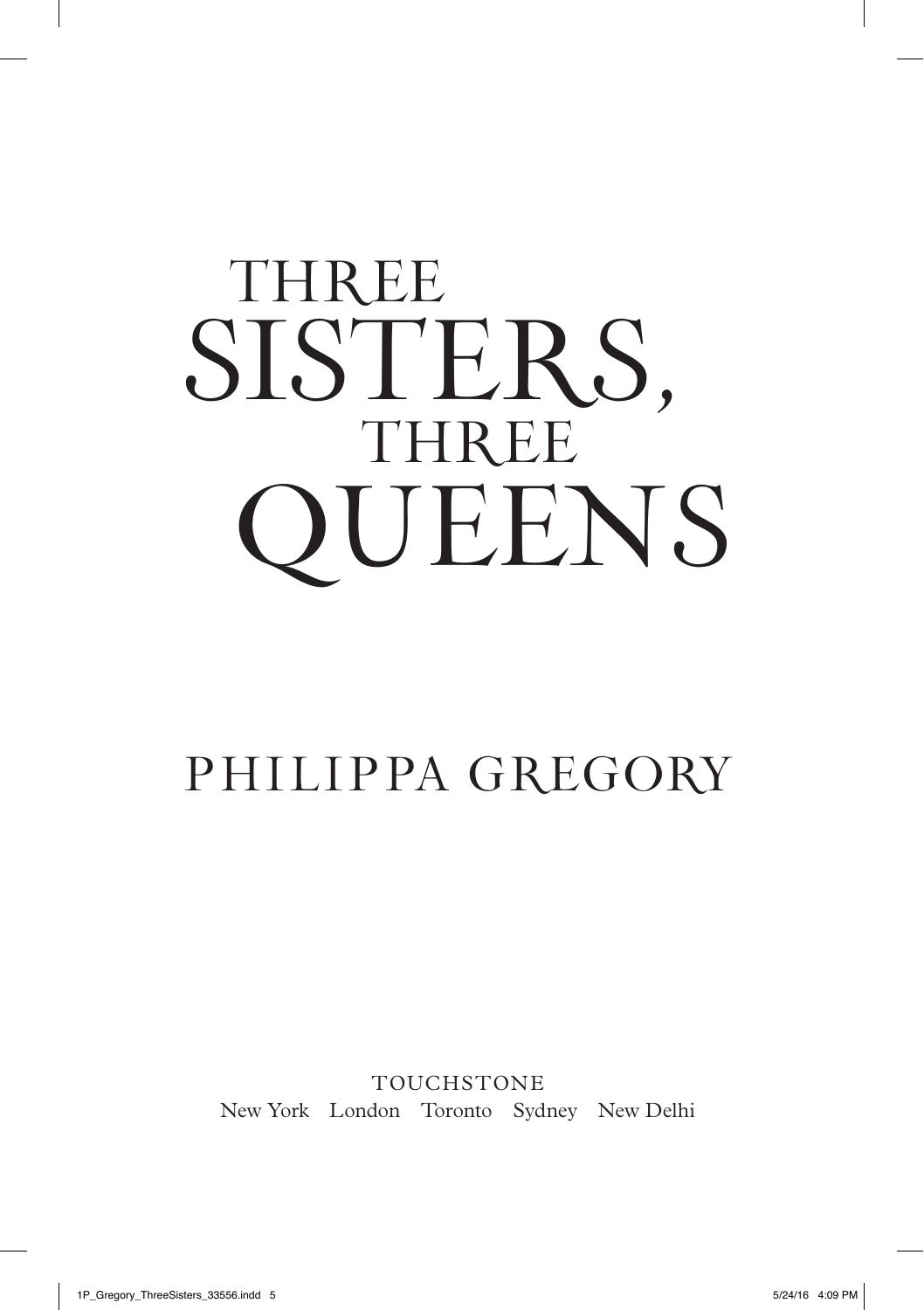

Touchstone An Imprint of Simon & Schuster, Inc. 1230 Avenue of the Americas New York, NY 10020

This book is a work of fiction. Any references to historical events, real people, or real places are used fictitiously. Other names, characters, places, and events are products of the author's imagination, and any resemblance to actual events or places or persons, living or dead, is entirely coincidental.

Copyright © 2016 by Levon Publishing Ltd.

All rights reserved, including the right to reproduce this book or portions thereof in any form whatsoever. For information, address Touchstone Subsidiary Rights Department, 1230 Avenue of the Americas, New York, NY 10020,

First Touchstone hardcover edition August 2016

TOUCHSTONE and colophon are registered trademarks of Simon & Schuster, Inc.

For information about special discounts for bulk purchases, please contact Simon & Schuster Special Sales at 1-866-506-1949 or business@simonandschuster.com.

The Simon & Schuster Speakers Bureau can bring authors to your live event. For more information or to book an event, contact the Simon & Schuster Speakers Bureau at 1-866-248-3049 or visit our website at www.simonspeakers.com.

Interior design by

Manufactured in the United States of America

1 3 5 7 9 10 8 6 4 2

Library of Congress Cataloging-in-Publication Data

ISBN 978-1-4767-5857-2 ISBN 978-1-4767-5875-6 (ebook)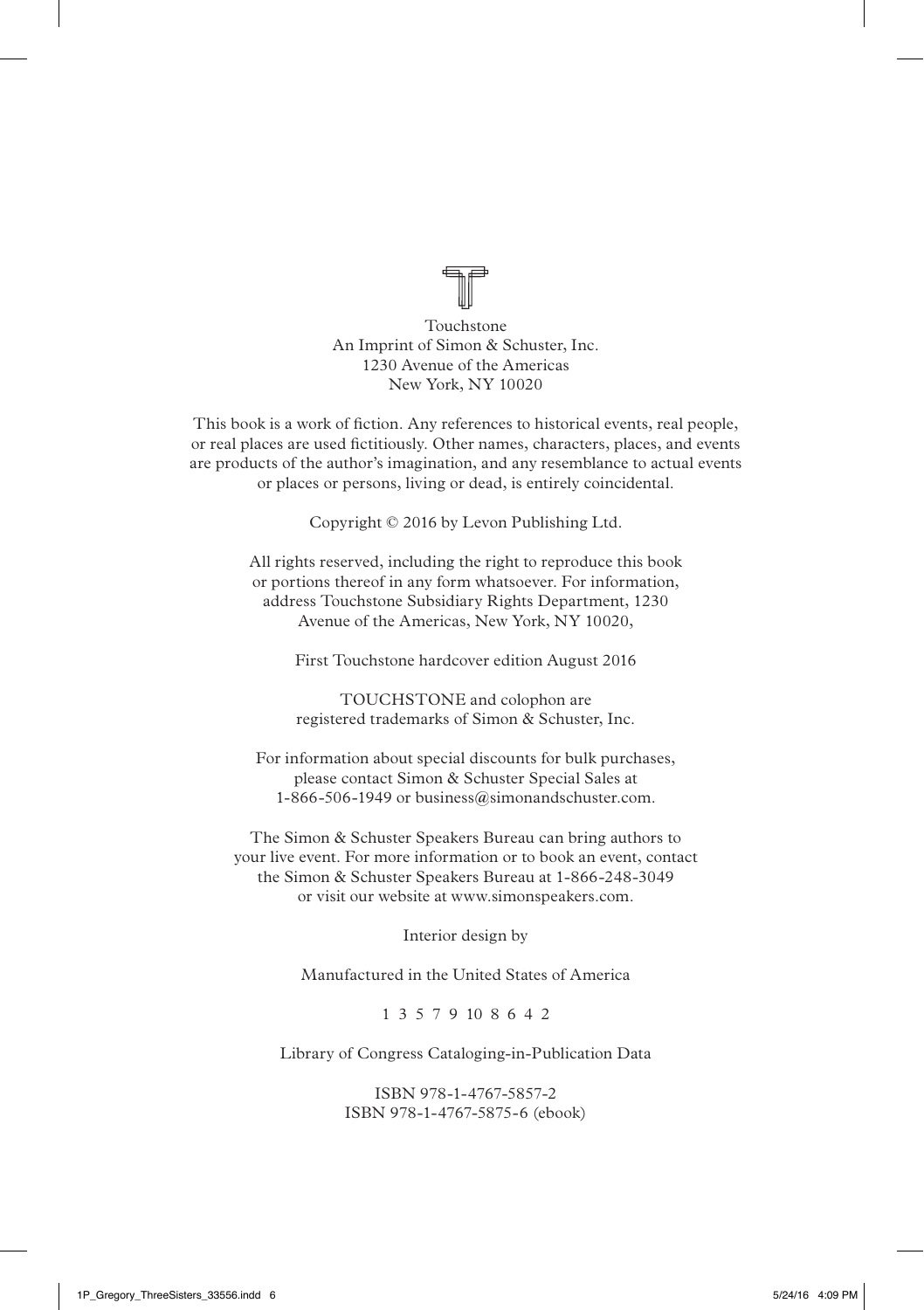## BAYNARD'S CASTLE, LONDON, ENGLAND, NOVEMBER 1501



I am to wear white and green, as a Tudor princess. Really, I think of myself as the one and only Tudor princess, for my sister, Mary, is too young to do more than be brought in by her nurse at suppertime, and taken out again. I make sure Mary's nursemaids are quite clear that she is to be shown to our new sister-in-law, and then go. There is no profit in letting her sit up at the table, or gorge on crystallized plums. Rich things make her sick and if she gets tired she will bawl. She is only five years old, far too young for state occasions. Unlike me; I am all but twelve. I have to play my part in the wedding; it would not be complete without me. My lady grandmother, the king's mother, said so herself.

Then she said something that I couldn't quite hear, but I know that the Scots lords will be watching me to see if I look strong and grown-up enough to be married at once. I am sure I am. Everyone says that I am a bonny girl, stocky as a Welsh pony, healthy as a milkmaid, fair, like my younger brother Harry, with big blue eyes.

"You'll be next," she says to me with a smile. "They say that one wedding begets another."

"I won't have to travel as far as Princess Katherine," I say. "I'll come home on visits."

"You will." My lady grandmother's promise makes it a cer-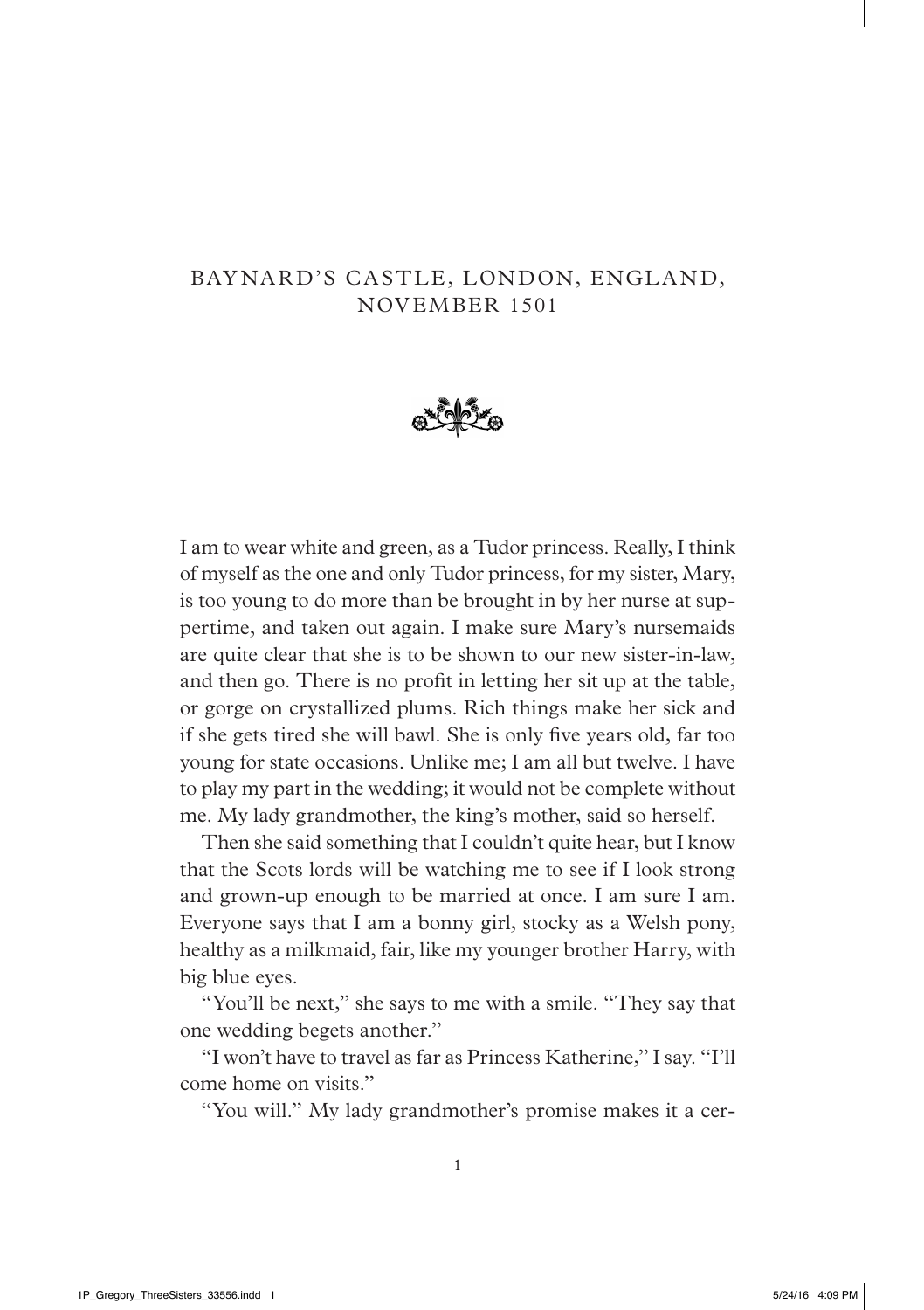tainty. "You are marrying our neighbor, and you will make him our good friend and ally."

Princess Katherine had to come all the way from Spain, miles and miles away. Since we are quarreling with France, she had to come by sea, and there were terrible storms and she was nearly wrecked. When I go to Scotland to marry the king, it will be a great procession from Westminster to Edinburgh of nearly four hundred miles. I shan't go by sea, I won't arrive sick and sopping wet, and I will come and go from my new home to London whenever I like. But Princess Katherine will never see her home again. They say she was crying when she first met my brother. I think that is ridiculous. And babyish as Mary.

"Shall I dance at the wedding?" I ask.

"You and Harry shall dance together," my lady grandmother rules. "After the Spanish princess and her ladies have shown us a Spanish dance. You can show her what an English princess can do." She smiles slyly. "We shall see who is best."

"Me," I pray. Out loud I say: "A basse danse?" It is a slow grand grown-up dance which I do very well, actually more walking than dancing.

"A galliard."

I don't argue; nobody argues with my lady grandmother. She decides what happens in every royal household, in every palace and castle; my lady mother the queen just agrees.

"We'll have to rehearse," I say. I can make Harry practice by promising him that everyone will be watching. He loves to be the center of attention and is always winning races and competing at archery and doing tricks on his pony. He is as tall as me, though he is only ten years old, so we look well together if he doesn't play the fool. I want to show the Spanish princess that I am just as good as the daughter of Castile and Aragon. My mother and father are a Plantagenet and a Tudor. Those are grand enough names for anyone. Katherine needn't think that we are grateful for her coming. I, for one, don't particularly want another princess at court.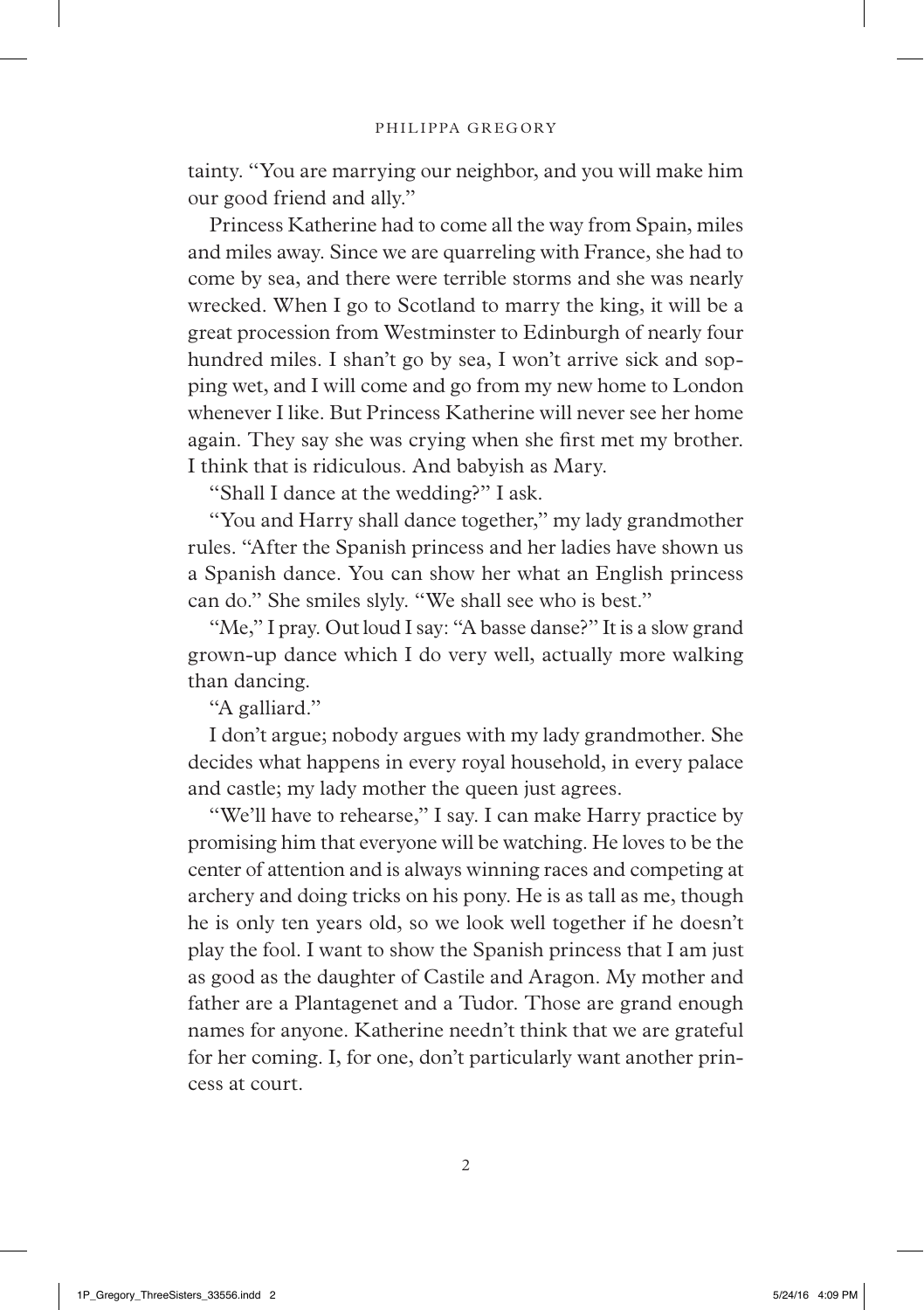

It is my lady mother who insists that Katherine visit us at Baynard's Castle before the wedding, and she is accompanied by her own court, who have come all the way from Spain—at our expense, as my father remarks. They enter through the double doors like an invading army, their clothes, their speech, their headdresses completely unlike ours and, at the center of it all, beautifully gowned, is the girl that they call the "infanta." This too is ridiculous, as she is fifteen and a princess, and I think that they are calling her "baby." I glance across at Harry to see if he will giggle if I make a face and say "ba-aby," which is how we tease Mary, but he is not looking at me. He is looking at her with goggle-eyes, as if he is seeing a new horse, or a piece of Italian armor, or something that he has set his heart on. I see his expression, and I realize that he is trying to fall in love with her, like a knight with a damsel in a story. Harry loves stories and ballads about impossible ladies in towers, or tied to rocks, or lost in woods, and somehow Katherine impressed him when he met her before her entry into London. Perhaps it was her ornate veiled litter, perhaps it was her learning, for she speaks three languages, I am so annoyed—I wish he was close enough for me to pinch him. This is exactly why no one younger than me should play a part in royal occasions.

She is not particularly beautiful. She is three years older than me but I am as tall as her. She has light brown hair with a copper tinge to it, only a little darker than mine. This is, of course, irritating: who wants to be compared to a sister-in-law? But I can hardly see it, for she wears a high headpiece and a thick concealing veil. She has blue eyes like mine too, but very fair eyebrows and lashes; obviously, she's not allowed to color them in like I do. She has pale creamy skin, which I suppose is admirable. She is tiny: tiny waist pinched in by tight lacing so she can hardly breathe, tiny feet with the most ridiculous shoes I have ever seen,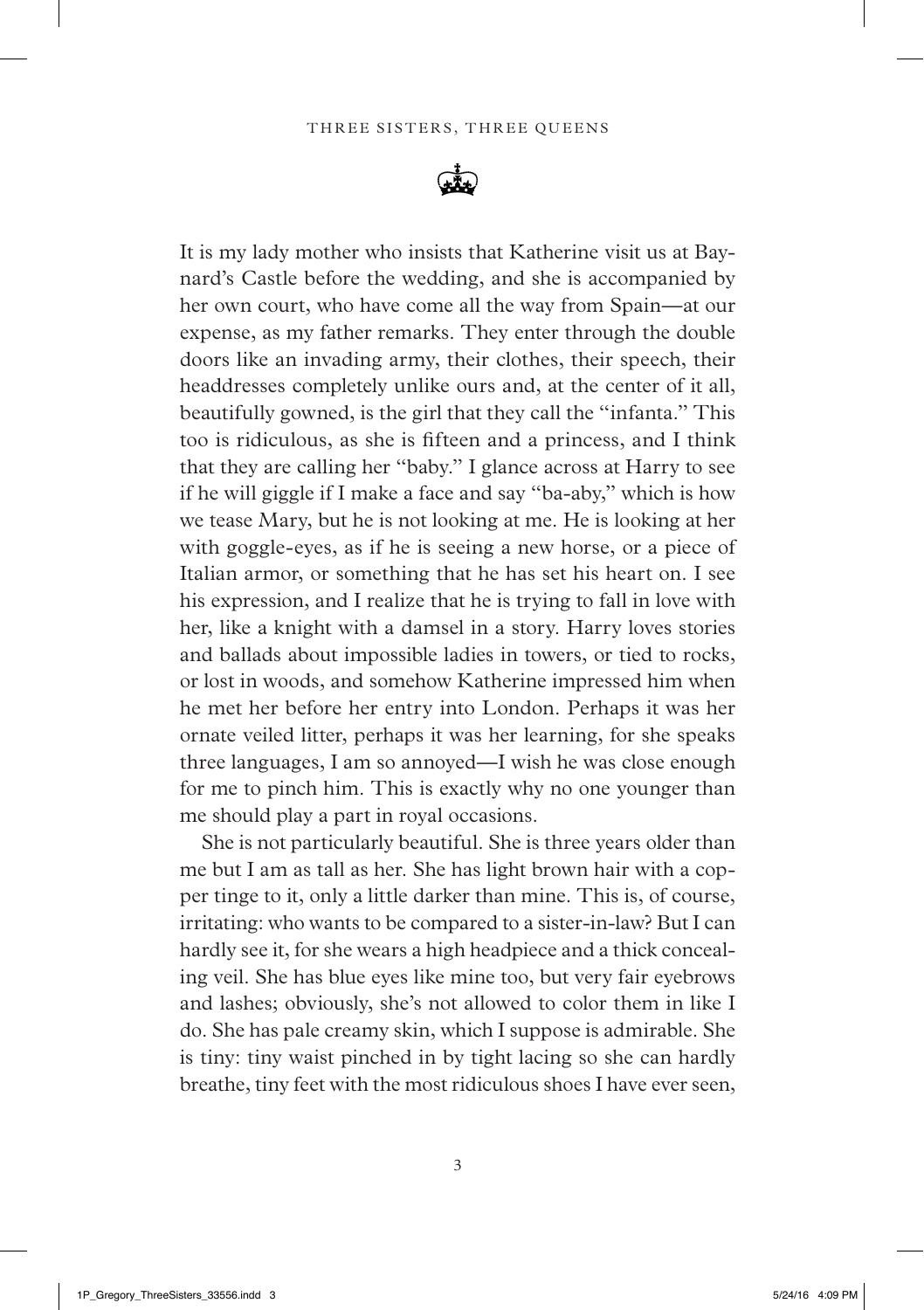gold-embroidered toes and gold laces. I don't think that my lady grandmother would let me wear gold laces. It would be vanity and worldly show. I am sure that the Spanish are very worldly. I am sure that she is.

I make certain that my thoughts don't show on my face as I examine her. I think she is lucky to come here, lucky to be chosen by my father to marry my elder brother Arthur, lucky to have a sister-in-law like me, a mother-in-law like my mother and—more than anything else—a grandmother-in-law like Lady Margaret Beaufort, who will make very sure that Katherine does not exceed her place which has been appointed by God.

She curtseys and kisses my lady mother and, after her, my lady grandmother. This is how it should be; but she will soon learn that she had better please my lady grandmother before anybody. Then my lady mother nods to me and I step forward, and the Spanish princess and I curtsey together at the same time, to exactly the same depth, and she steps forward and we kiss on one cheek and then the other. Her cheeks are warm and I see that she is blushing, her eyes filling with tears as if she is missing her real sisters. I show her my stern look, just like my father when someone is asking him for money. I am not going to fall in love with her for her blue eyes and pretty ways. She need not imagine she is going to come into our English court and make us look fat and stupid.

She is not at all rebuffed; she looks right back at me. Born and raised in a competitive court with three sisters, she understands rivalry. Worse, she looks at me as if she finds my stern look to be not at all chilling, perhaps even a little comical. That is when I know that this is not a young woman like my ladies-in-waiting who has to be pleasant to me whatever I do, or like Mary, who has to do whatever I say. This young woman is an equal, she will consider me, she might even be critical. I say in French: "You are welcome to England," and she replies in stilted English: "I am pleased to greet my sister."

My lady mother lays herself out to be kind to this, her first, daughter-in-law. They talk together in Latin and I cannot follow what they are saying so I sit beside my mother and look at Kath